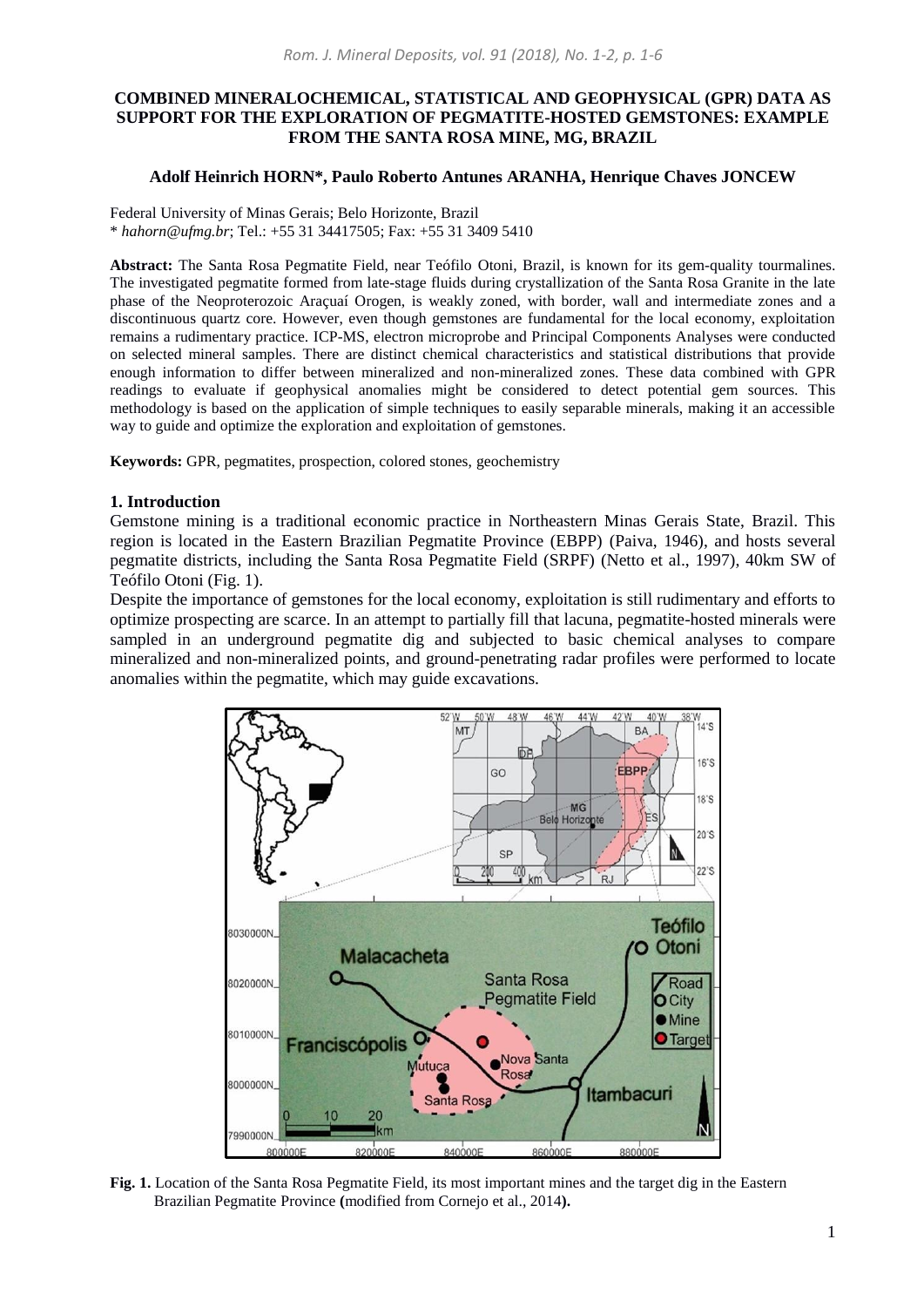# **2. Regional setting**

The SRPF is located between the cities of Franciscópolis and Itambacuri, in the crystalline core of the Neoproterozoic Araçuaí Orogen. Its formation relates to the emplacement of the Santa Rosa Granite, a late-collisional suite (Bayer et al., 1985; Pedrosa-Soares et al., 2001). The granite intruded paraderived biotite schists and gneisses of the São Tomé and Tumiritinga Formations, marine units deposited in arcrelated basins. This was the second plutonic event in the area, following the also late-tectonic intrusion of the São Vitor Tonalite (Oliveira, 2016; Vieira, 2007). B assimilation occurred during emplacement, causing schist tourmalinization (Oliveira, 2016; Fig. 2c).

# **3. Geology of the studied area**

The studied pegmatite is an 8m thick dike, intruding biotite schists of the São Tomé Formation concordantly to its foliation. Its structure is zoned (Fig. 2a), marked by crystal growth towards the center and a small, discontinuous quartz core. Tourmaline crystals or agglomerates growing from the margin of a zone to its center are a frequent feature. Subordinate pegmatite intrusions and apophyses are found in the main dike's vicinities.

Gem-tourmalines in the dig are blue or green and may occur in pockets, cavities formed by late-stage substitution processes controlled by the exsolution of fluxing components from the melt (London, 1986, 1987). These geodes may also contain black, non-gemological tourmaline or no tourmaline whatsoever, on which case filling is composed of clay, mud and water. Pocket frames in the studied dig are usually marked by the presence of star-shaped muscovite crystals (Fig. 2b).



**Fig. 2.** Typical aspects from the Santa Rosa Pegmatite area. a. Zoned structure; b. Star-shaped muscovite framing pocket; c. Tourmalinization of schist xenolith (Oliveira, 2016).

## **4. Material and methods**

## **4.1. Sampling and preparation**

Pegmatite sampling took place in the underground galleries (Fig. 3), in different zonal contexts of the dig, including points surrounding representative pockets with both gemological and non-gemological tourmalines, and a clay-filled pocket. Tourmaline, feldspar and garnet were then manually separated from the rock samples and prepared for chemical analyses. Finally, polished thin sections were prepared: 14 made of tourmaline, 9 made of garnet.

## **4.2. Analytical methods**

Electron microprobe analyses (EMPA) were conducted in the Center of Microscopy at the Universidade Federal de Minas Gerais, Belo Horizonte, MG, by cross-sections in several mineral grains to provide data about internal zoning and chemical variations. The equipment used was a JXA-8900RL probe. Readings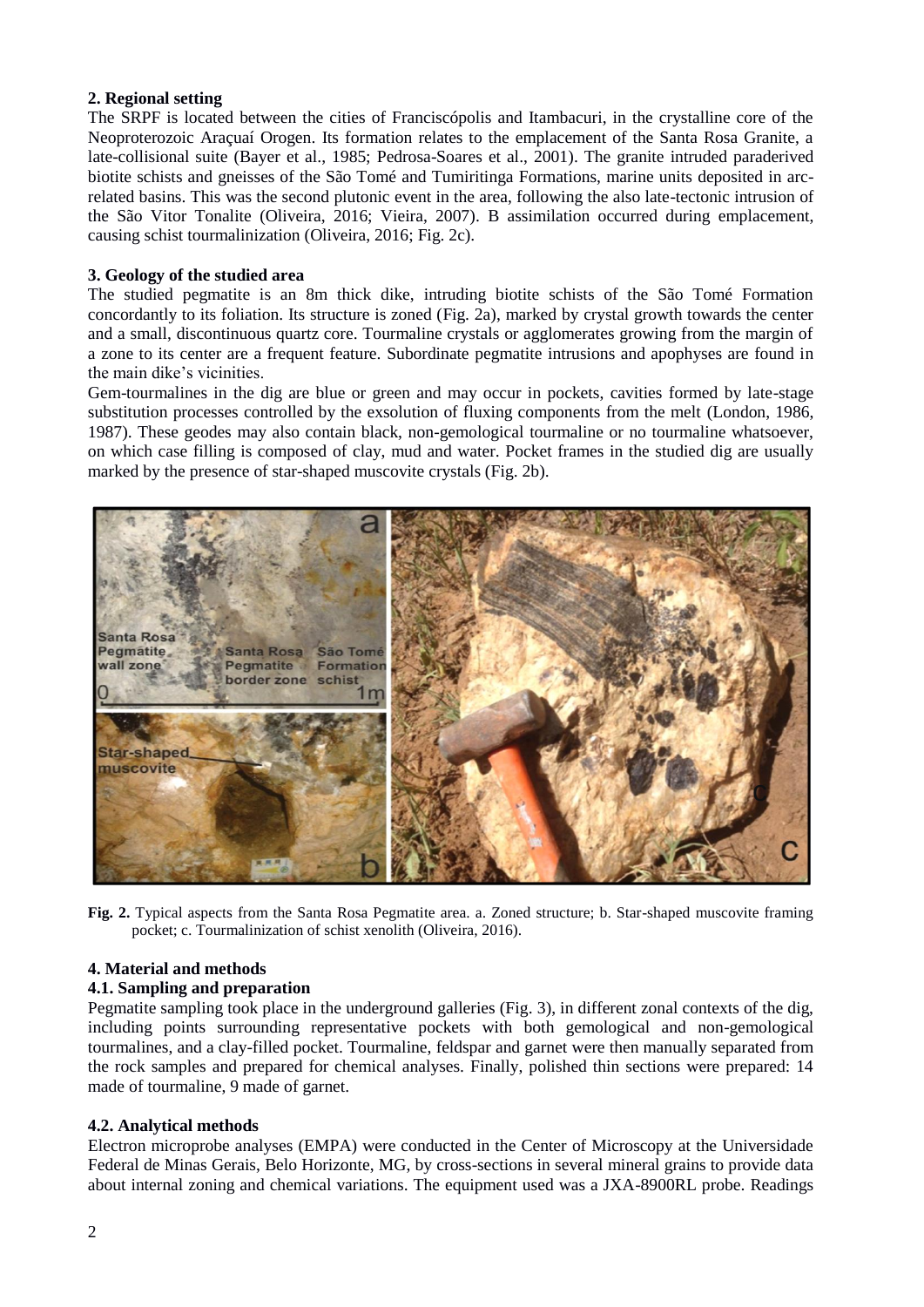were conducted under 15kV voltage and 20nA current, with a counting time of 15s (Si, Na, Ti, P, F, K, Mg, Ca and Fe) and 30s (Al, Cr, Mn).

ICP-MS chemical analyses of total minerals were done in the laboratories of SGS Geosol Ltda., Vespasiano, MG, using pulverized samples (16 of tourmaline; 9 of garnet; 16 of feldspar) in Lithium metaborate flux.



**Fig. 3.** Santa Rosa Pegmatite (a), with sampling points relative positions in plant view (b) and cross-section (c).

# **4.3. Ground-penetrating radar (GPR)**

Ground-penetrating radar was proved a successful tool for gemstone prospecting in pegmatites by Patterson and Cook (1999). Being so, nine GPR profiles were executed on different sections of the dig, aiming to detect the contacts between the pegmatite and the hosting schist, as well as the planar and punctual anomalies within the rock structure. The data were acquired using antennas of 100 and 200MHz central frequencies.

## **4.4. Principal Component Analysis (PCA)**

The PCA method was applied to major element compositional data obtained by ICP-MS analyses. The raw data were converted using the *centered logratio* transform (Aitchison, 1982) and scores were calculated with the assistance of correlation matrices. It was not the scope of this work to determine possible correspondences between the components and physical factors acting during the mineral crystallization, although studies regarding that matter might be performed in the future. PCA was rather used as a basic tool, to identify whether certain groups of minerals (particularly those sampled near mineralized pockets) would stand out from the general distribution.

## **5. Results**

## **5.1. Mineral characterization**

Feldspars are mostly white or tan, and occasionally pink. Closer to the surface, due to alteration, yellowish shades and kaolinization processes are observed. Graphic texture is often present in the intermediate zones of the pegmatite, where crystals reach up to decametric size. Samples belong to the series defined by the microcline and albite vertices of the K-Na-Ca classification diagram.

Tourmalines are dark-colored, with shades of gray, brown, blue and black. A discrete magnetism is also observed. Intergrowth with feldspar and/or quartz is often present. Millimetric sulfide and mica crystals are scarcely observed as inclusions. The analyzed specimens belong to the alkali and X-vacant groups and were classified as Li-poor-rock schorl. Elements distribution in tourmalines may vary throughout the mine, but no pattern was observed.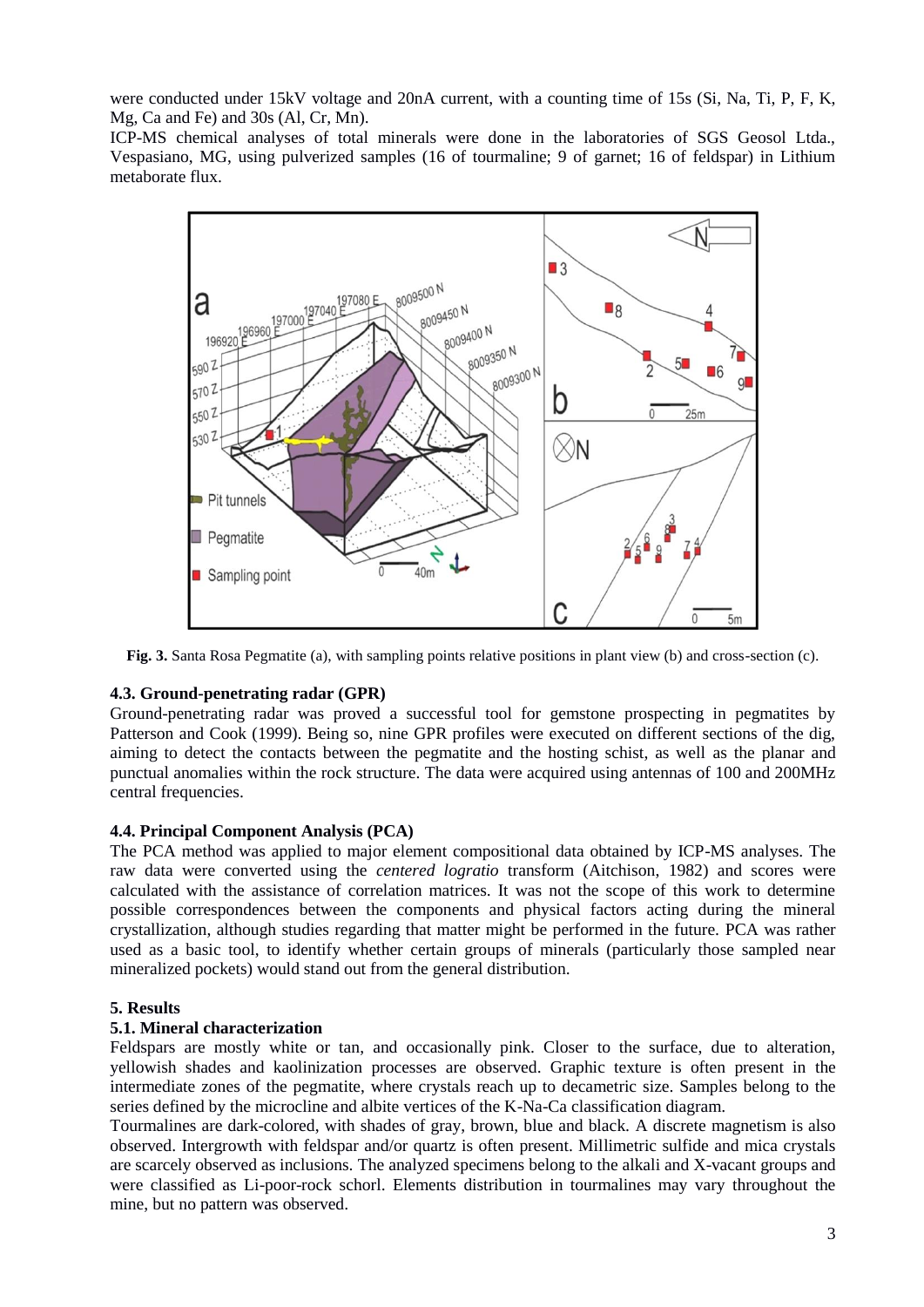Garnets are red or brown in color and, like tourmalines, are slightly magnetic. Small quartz or zircon crystals are frequent as inclusions. Samples are Mn-rich. Chemical compositions form an intermediate range between almandine and spessartine (Alm<sub>58-76%</sub>, Spss<sub>21-40%</sub>).

# **5.2. Element distribution**

Throughout the dig, peculiarities can be observed in the compositions of tourmaline and feldspar samples. In tourmalines, Al contents decrease from the border zones of the pegmatite to the core, maintaining an approximately constant level in the intermediate zones. Fe and Mn percentages are also highest in the borders and roughly constant in the rest of the dike. However, near the gem-bearing pocket, these elements reach their lowest values (Fig. 4a).

Nearly all elements are evenly distributed in feldspars. Yet, samples from the barren pocket stand out from this trend, as Dy, Gd, Pr, Hf, Nb and Ta contents fall below detection limits, while U percentages are much higher than the average (Fig. 4b). Furthermore, high-K specimens occur solely near the mineralized pocket.

As for the internal compositions, fluctuations in element percentages inside mineral grains are common but discrete. This is valid even for samples from the vicinities of the pockets – which are affected by latestage substitution processes. Nevertheless, some distinguishing features are observed between minerals from various sampling points.



**Fig. 4.** Representative scheme synthetizing element distribution patterns from the Santa Rosa Pegmatite. a. Selected main elements distribution in tourmalines in an idealized cross-section of the pegmatite by whole mineral composition; b. Selected trace elements distribution in feldspars in an idealized cross-section of the pegmatite by whole mineral composition; c. Tourmaline grain profiles by microprobe; d. Garnet grains profiles by microprobe.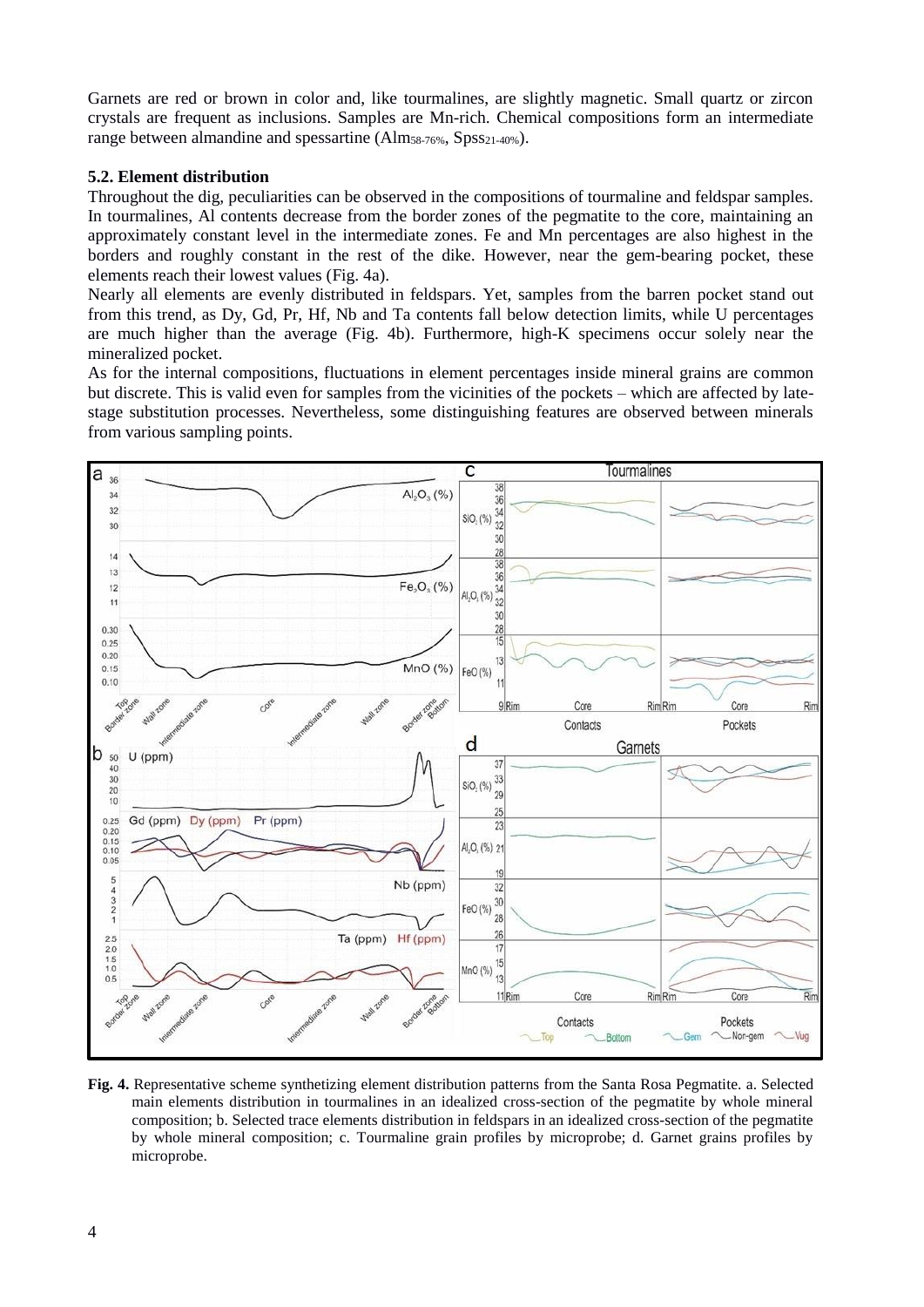Figures 4c and 4d present the most important internal variations in mineral compositions. In tourmaline grains from the upper and base contacts, Fe content has a constant distribution in the former, but a more erratic behavior in the latter. Some garnets – including all samples from the gem-bearing pockets – are zoned, with an increase in Si and Al from the core to the rims, accompanied by Mn decrease.

Minerals from the pocket zones also have traits that may be used for comparison. Tourmaline grains from the gem pocket and the barren, clay-filled cavity are characterized by  $Al > Si$ . Also, some of these samples have lower Fe content than those from the other pockets. Tourmalines from the non-gemological pocket show similar Al and Si quantities and high Fe percentages.

# **5.3. Principal Components Analysis**

The PCA method showed no particular distribution that distinguished tourmaline (Fig. 5d) and garnet samples from mineralized and non-mineralized zones. For feldspars, however, an important feature is observed. When the analysis is applied to major element composition, samples from gem-producing pockets fall into two isolated groups from the rest (Fig. 5c). Both groups have negative score values for the first component and high module values for the second (positive for K-feldspars and negative for Nafeldspars).



**Fig. 5.** Radargram (a) and interpretation (b) from the 5<sup>th</sup> GPR reading. Anomalies indicated by "A" are punctual, while planar anomalies are designated by "S" and linear discontinuities are represented by "D". Score plot generated with the use of the PCA method for major element compositional data of feldspar (c) and tourmaline (d) samples.

## **5.4. Ground-penetrating radar**

The GPR profiles were successful at finding various structures in the pegmatitic body, as exemplified by Figures 5a and 5b. Radargram interpretation made it possible to create a digital model of the pegmatite body (Fig. 3a) and a total of eight hyperboles were detected, which means that GPR was able to locate punctual anomalies inside the rock.